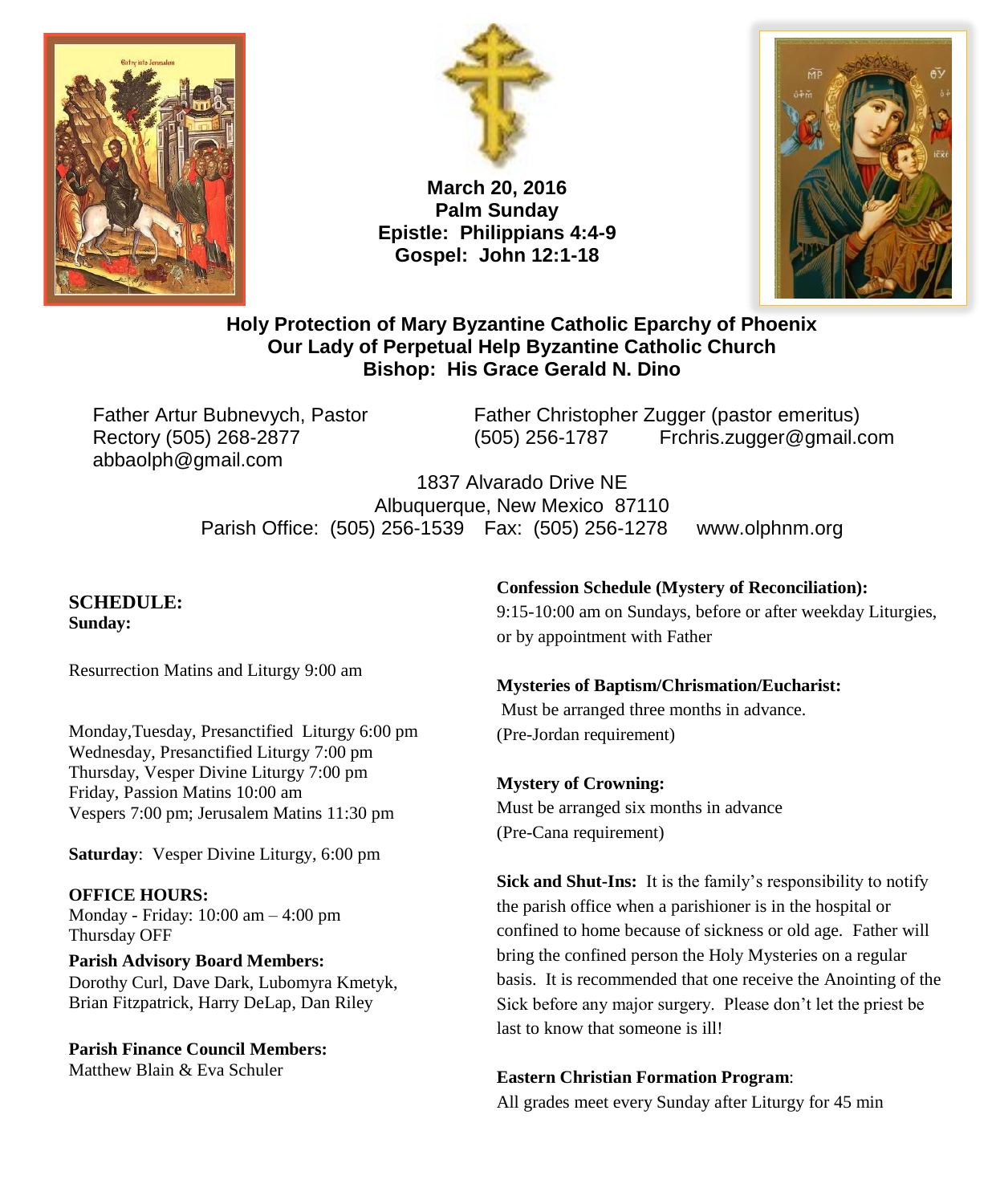## **Welcome to our Church! If you are looking for a spiritual home, contact Father Artur or the office staff for more information. God bless you.**

| <b>Today</b>                      | 8:30 am                                                                                                  | Rosary                                                                                                     |
|-----------------------------------|----------------------------------------------------------------------------------------------------------|------------------------------------------------------------------------------------------------------------|
|                                   | $9:00 \text{ am}$                                                                                        | <b>Festal Matins/Confessions</b>                                                                           |
|                                   | 10:00 am                                                                                                 | Blessing and Procession with Palms & Pussy Willows<br>Divine Liturgy for Parish Family & Friends           |
| <b>ECF Sports Day</b>             |                                                                                                          | Fr. Chris: +John Joseph Eberly by brother Phil                                                             |
|                                   | Eternal Lamp:                                                                                            | Mia Salazar & Unborn Baby Salaza                                                                           |
|                                   | 6:00 pm                                                                                                  | Rosary & Parastas for +Michele Koetter at French Mortuary on Lomas                                         |
| <b>Holy Monday</b><br>March 21    | Epistle: Exodus 1:1-20; Job 1:1-12; Gospel: Matthew 24:3-35                                              |                                                                                                            |
|                                   | $11:00$ am<br>6:00 pm                                                                                    | Funeral with Presanctified Lituturgy +Michele Koetter                                                      |
| <b>Holy Tuesday</b>               |                                                                                                          | Presanctified Liturgy<br>Epistle: Exodus 2:5-10; Job 1:13-22; Gospel: Matthew 24:36-26:2                   |
| March 22                          |                                                                                                          |                                                                                                            |
|                                   | 11.15 am                                                                                                 | Internment service for +Michelle Koetter at National Cemetery in Santa Fe                                  |
|                                   | 6:00 pm                                                                                                  | Presanctified Liturgy                                                                                      |
| March 23                          | 6:15 pm<br><b>Holy Wednesday</b>                                                                         | CAFE meeting at UNM; Passion of Christ by Father Chris                                                     |
| <b>Abstinence</b>                 |                                                                                                          | Exodus 2:11-22; Job 2:1-10; Gospel: Matthew 26:6-16                                                        |
|                                   | 7:00 pm                                                                                                  | Presanctified Liturgy / Holy Anointing                                                                     |
|                                   | Holy Thursday/Annunciation of the Theotokos                                                              |                                                                                                            |
| March 24                          | Is 50:4-11; 1 Cor 11:23-32; Mt 26:2-20; Jn 13:3-17; Mt 26:31-39;<br>Lk 22:43-45; Mt 26:40-27:2           |                                                                                                            |
|                                   | 7:00 pm                                                                                                  | Divine Liturgy of St. Basil the Great with Vespers for Holy Thursday & the<br>Feast of Annunciation        |
|                                   |                                                                                                          | Fr Chris: +Edith Beaver by M/M Svensson                                                                    |
|                                   | <b>Good Friday</b>                                                                                       |                                                                                                            |
| March 25                          | 1 Cor 1:18-2:2; Heb 2:11-18; Mt 27:1-38; Lk 23:39-44; Mt 27:39-54<br>Jn 19:31-37; Mt 27:55-6; Lk 1:24-38 |                                                                                                            |
| <*{{{><                           | 10:00 am                                                                                                 | <b>Passion Matins</b>                                                                                      |
| <b>Strict Fast &amp;</b>          | 7:00 pm                                                                                                  | Vespers & Procession with the Burial Shroud                                                                |
| <b>Abstinence</b>                 | 9:00 pm-11:30<br>am                                                                                      | All-night Vigil<br>Jerusalem Matins                                                                        |
|                                   | 11:30 pm                                                                                                 |                                                                                                            |
| <b>Holy Saturday</b>              | Epistle: Romans 6:3-11; Gospel: Matthew 28:1-20                                                          |                                                                                                            |
| March 26                          |                                                                                                          |                                                                                                            |
| <*{{{><                           | 6:00 pm                                                                                                  | Vigil Divine Liturgy<br><b>Blessing of Easter Baskets</b>                                                  |
| <b>Paschal Sunday</b><br>March 27 | Resurrection of Our Lord - THE FEAST OF FEASTS<br>Epistle: Acts 1:1-8; Gospel: John 1:1-17               |                                                                                                            |
|                                   | $9:00$ am                                                                                                | Resurrection Matins and Divine Liturgy<br>For Parish Family & Friends<br><b>Blessing of Easter Baskets</b> |
|                                   | Eternal Lamp:                                                                                            | James Walker by Sevachko Family                                                                            |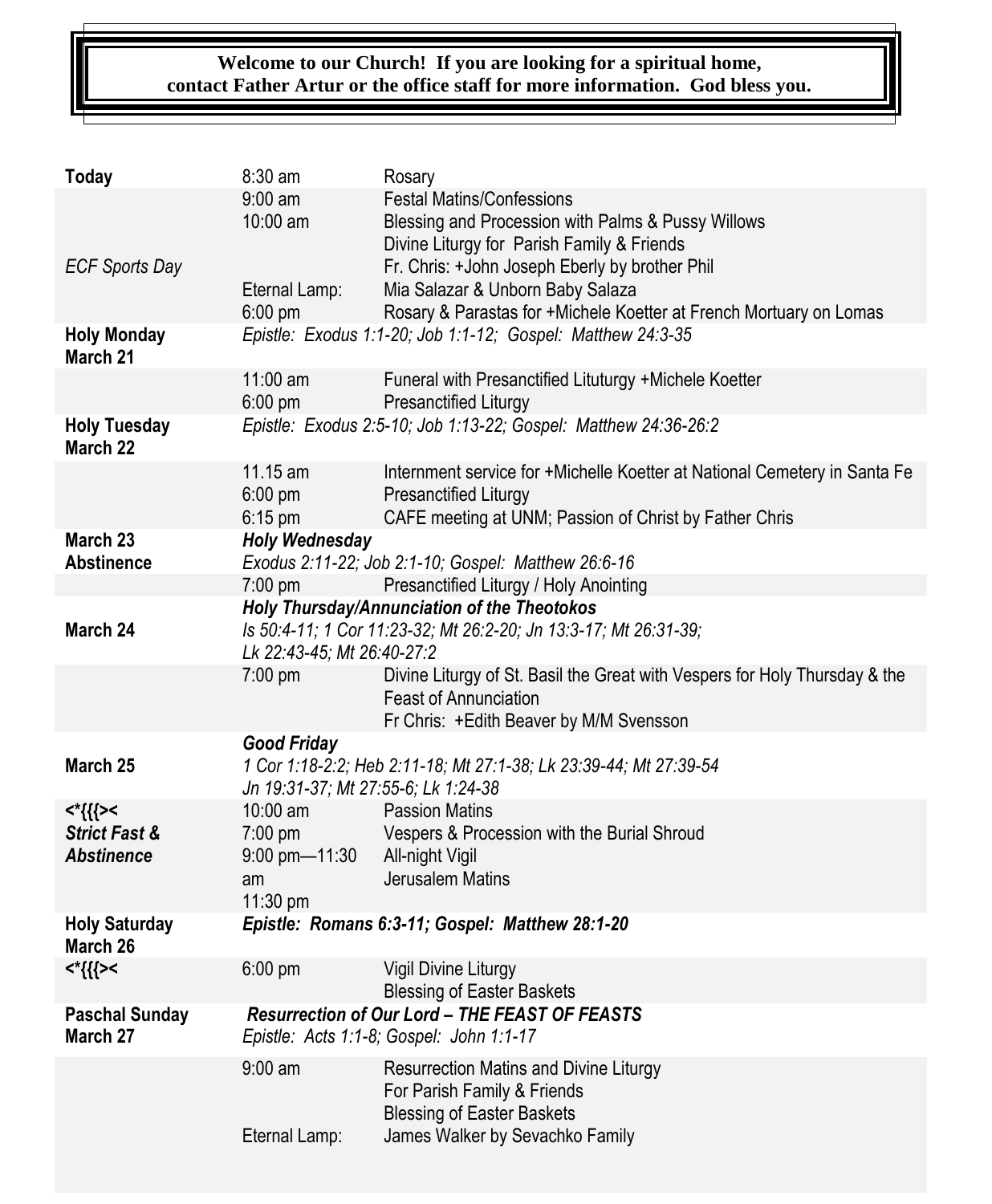### *Physician and Help of those in sickness, Redeemer and Savior of the infirm; O Master and Lord of all, grant healing to your servants. Be clement, show mercy to those who have sinned much, and deliver them, O Christ, from their Iniquities, that they may glorify Your might divine!*

Fr. Julian Gnall Paola Terlaza William Frank Stephen Horner **Henry Zugger** Joseph Koetter Katrina Anderson John & Margie Disque Mary Nell Preisler Lilllian Murphy Phillip Fall Mike Harahuc Marilyn Fore **Laura Dominguez** Robert Zadel Demetrius Yackanich **Olga Bodnar** Nathan Barkocy Sven & Barbara Svensson Frances Brannan Jack & Lorraine Hubbell Jenny Ford Joe & Mary Ann Kosty Heather Mattax Robert Hasaka Jordan Smith Larry Bennett Threima Leech Maggie Batsel Pricilla Hughes Sharif Rabadi

.

- 
- Abraham Haddad **John Deflice Quintin Santamaria & Family**

Prayers in honor of and to the Blessed Virgin are a powerful weapon against sin, and for healing. Sorrowful Mysteries are recited from the beginning of Great Lent until Easter Sunday.

*If you recite the Rosary at home, please offer these intentions, and join us on Sunday at 8:30 am. Those who recite the Akathist to the Mother of God or the Rosary receive a partial indulgence when they do so in private, plenary indulgence when they do so as a group*



Vocation Icon Today: Gloetzner Next Sunday: Donlin

### *Intentions of the Rosary*

**1 st Decade:** Help for persecuted Catholics, especially in communist and Islamic states 2<sup>nd</sup> Decade: Spiritual and physical growth of our parish and the Byzantine Catholic Church **3 rd Decade**: Increase in vocations to priesthood, diaconate, and consecrated life to serve the Byzantine Catholic Church

- **4 th Decade**: Repose of the souls who have no one praying for them
- **5 th Decade**: Healing of the sick in body, mind and soul

## *Holy Father's Intentions for March*

**Universal**: That those involved in scientific research may serve the well-being of the whole human person.

**Evangelization**: That the unique contribution of women to the life of the Church may be recognized always.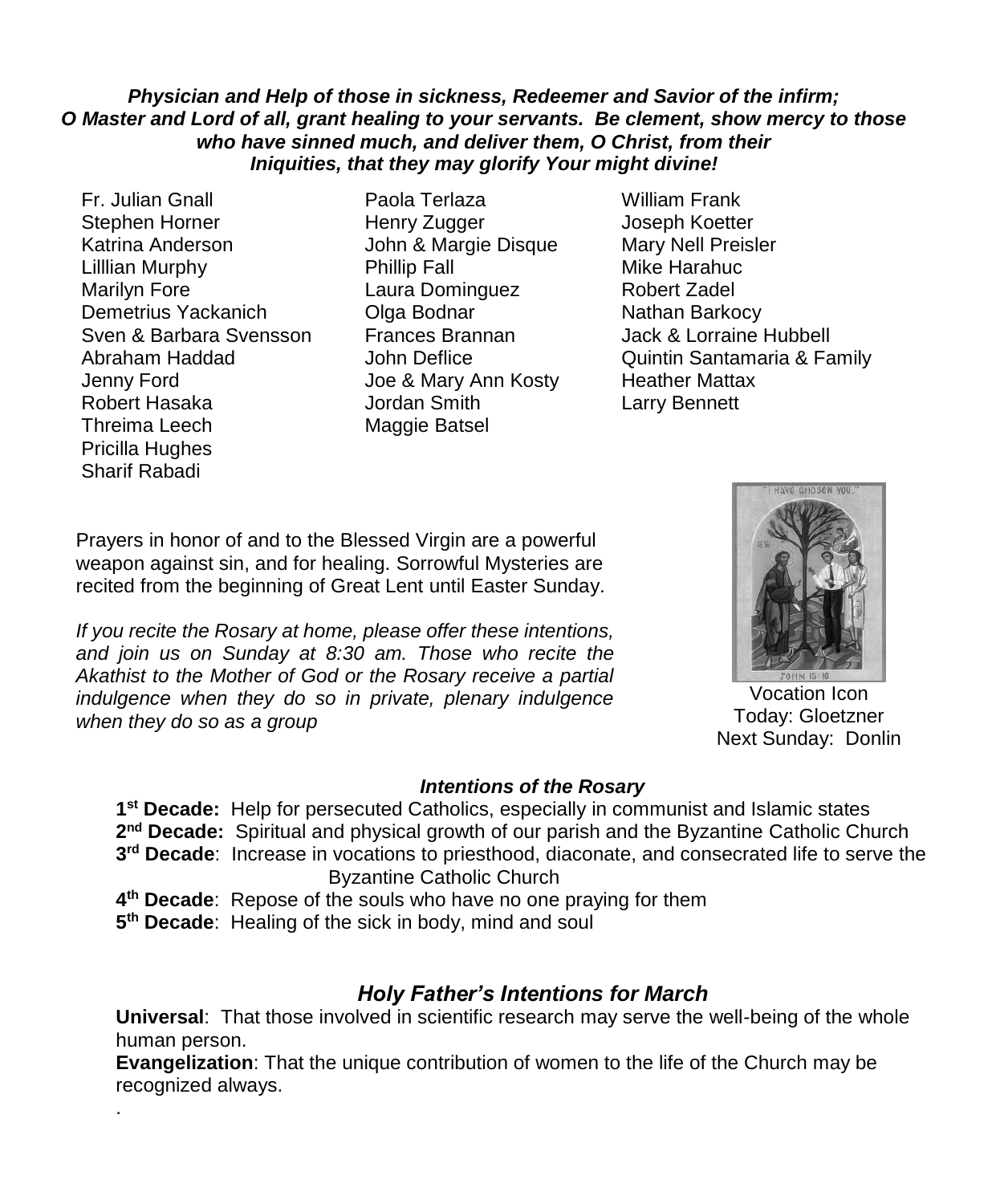### **ETERNAL MEMORY!!!!**

Gerald Cooper, father of our parishioner Mary Alice Cooper, fell asleep in the Lord on Friday morning March 18th. We offer Mary Alice's family our prayerful condolences and promise of prayers for Geralds' eternal repose and their consolation. May God grant his servant Gerald blessed repose and remember him forever!

**DATE READER TROJCA GREETER HOST**

Delilah Chavez Luba Kmetyk Knights of Columbus

# **Barbara's Hall Report***:*

Thanks to Rafael and Dorothy for making two big roasters of potato and leek soup, and lots of yummy bread sticks. Everything was delicious. Thanks to all who hosted during Lent and kept the "no meat" theme, so as not to tempt those who had given up meat for Lent!

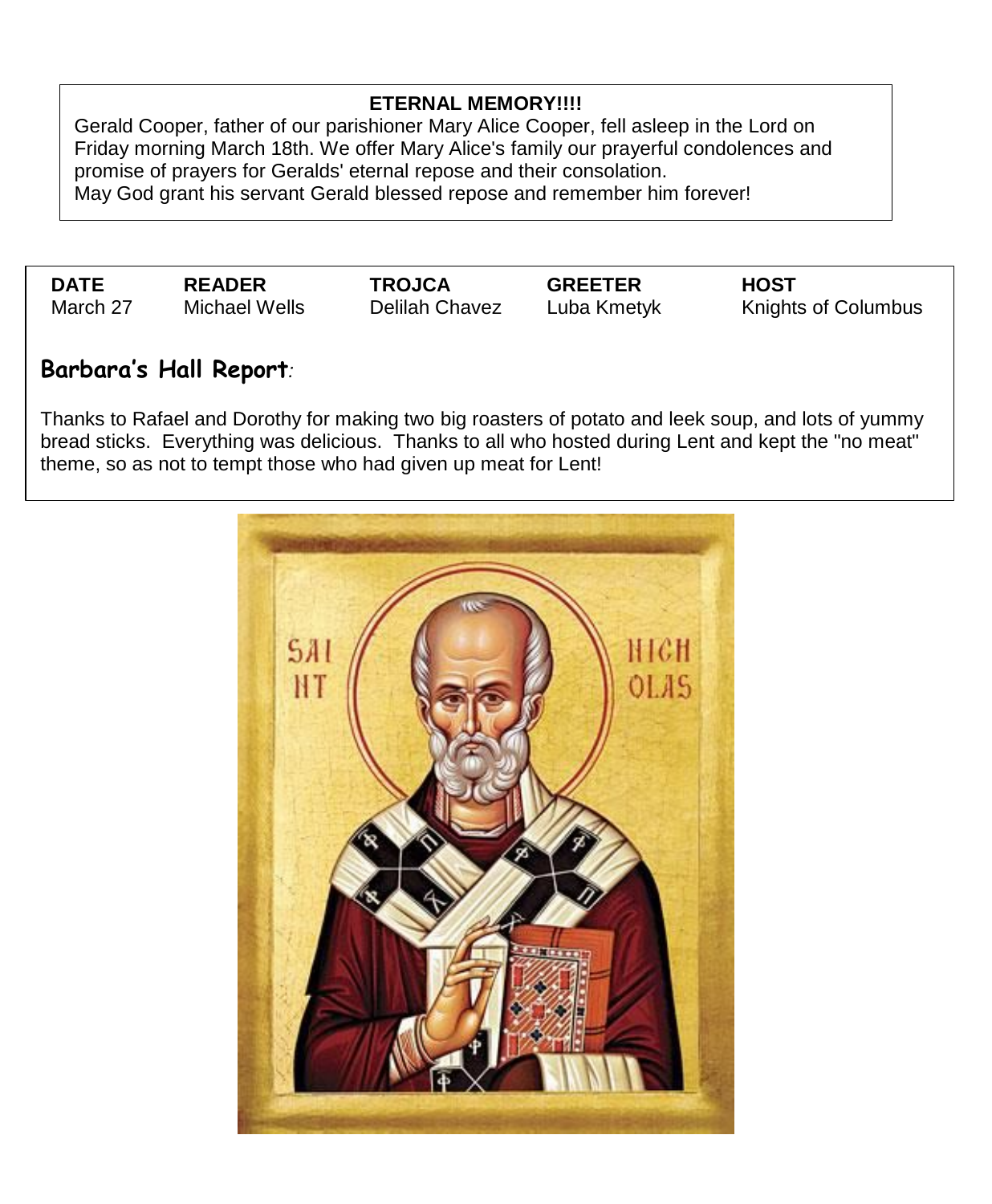# **Coming Events—Mark Your Calendars Now!**

| Sunday, April 3              | 3:30 pm Chaplet of Divine Mercy & Litany of Mercy<br>followed by Akakthist to the All-Merciful Lord |
|------------------------------|-----------------------------------------------------------------------------------------------------|
| Tuesday, April 5, 12, 19, 26 | 6:15 pm CAFE meeting at UNM                                                                         |
| Thursday, April 14, 28       | 6:00 pm pot luck dinner<br>7:00 pm THEOSIS bible study Gospel of Matthew                            |
| Wednesday, April 20          | 6:00 pm Vesper Divine Liturgy—Mid Pentecost                                                         |
| Friday, April 22             | 6:00 pm Vesper Divine Liturgy-Feast of St. George the<br>Conqueror                                  |

Thomas Sunday Special

**"St. John Paul II....** affirmed that the Church lives an authentic life when it professes and proclaims mercy, the most amazing attribute of the Creator and Redeemer, and when it leads humanity to the fount of mercy.

In addition, he instituted the festivity of Holy Mercy [Sunday after Easter], endorsed the figure of St Faustina Kowalska, and focused on Jesus' words of mercy." Pope Francis in "The Name of God is Mercy"

. **Please, bring your Rosary! For more info, please, call Lara 710-1181 Come join us on Thomas Sunday / Feast of Mercy Sunday April 3rd at 3:30pm to pray the Chaplet of Divine Mercy as well as the Litany of Mercy followed by the Akathist to the All-Merciful Lord, Physician of our souls and bodies here at the OLPH Church.** 

**Traditionall**y collections are taken up during Holy Week in the US for the Church in the Holy Land. Now the descendants of the first Christians are under tremendous pressure. The Knights of Columbus sponsor Christians At Risk - you can send donations to the *Christian Refugee Relief Fund* at www.christiansatrisk.org, or send checks to the Knights of Columbus Charities/ PO Box 1966/ New Haven CT/ 06509-1966, with "Christians at Risk" in the memo line.

The Knights send 100% of all donations to help the exiled Christians, who cannot stay in the UN-sponsored camps because they are attacked by exiled Muslims!

Please share these three links around the internet with your friends and relatives, and ask them to do the same.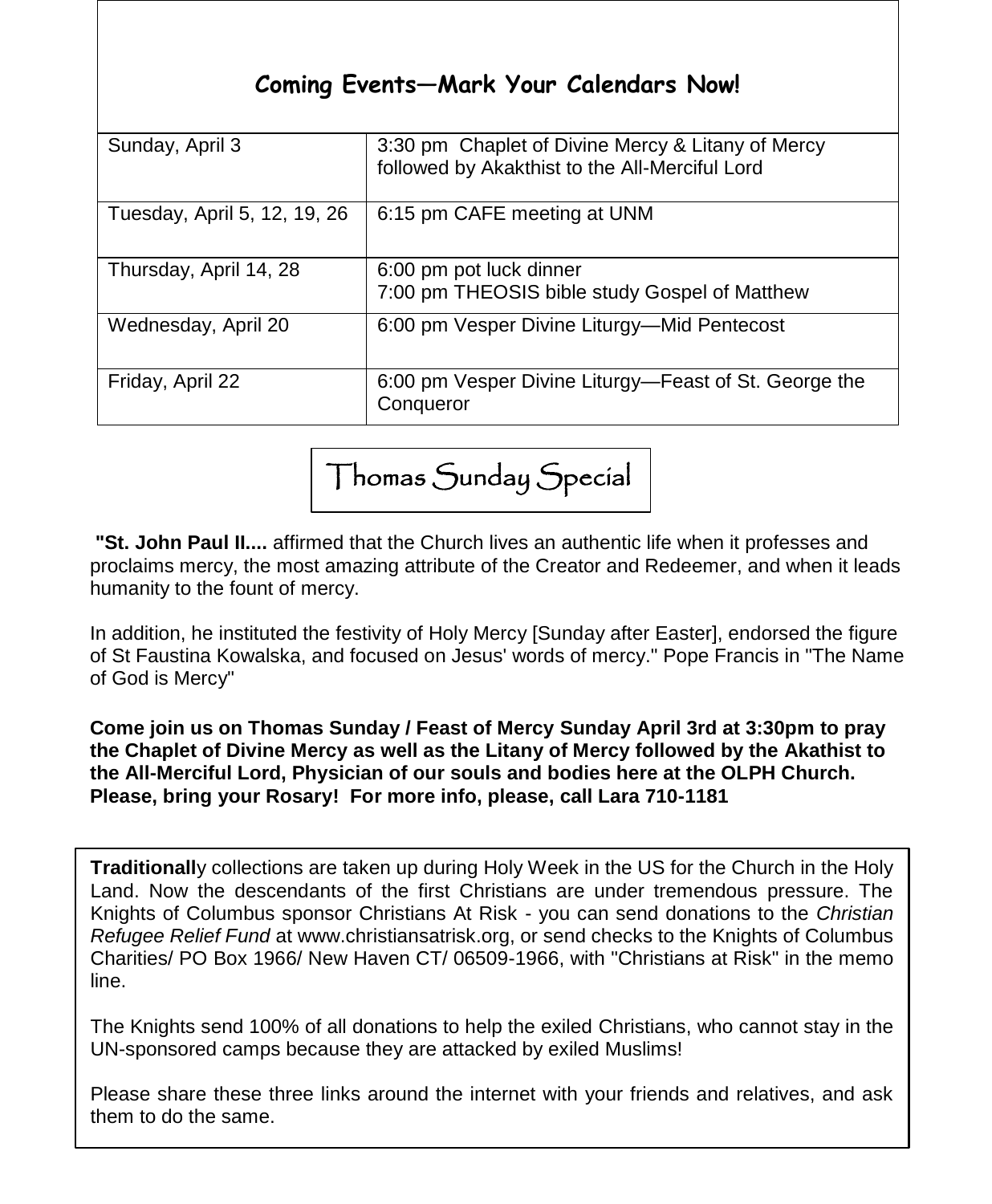

In this week, the most solemn of the Church Year, we re-live the mystery of God's merciful loving-kindness, when he suffered death and burial for our salvation, and is risen for our hope of eternal life. During Holy Week, we do not only observe what happened in history, but through our acts of repentance, our prayers and fasting, our processions and veneration, take an active part in what we remember as having happened and what is happening now through divine remembrance. We die in Christ and rise in fullness of life.

### **Blessing of Easter Baskets**

Our ancient tradition of Blessing Easter Baskets will be observed after Pascha Divine Liturgies. Families are invited to bring their baskets filled with the Paschal food they will consume. Following the blessing, families are invited to stay and enjoy their food in parish hall.

### **Blessing of Children's Easter Baskets**

It is important that our children feel a connection with Pascha. Therefore, the children are encouraged to bring their Easter Baskets filled with candy, stuffed animals, etc. to be blessed. Their baskets will receive a very special blessing during the Blessing of Paschal Foods. Please have your children participate!

### **The Holy Anointing on Holy Wednesday Pre-Sanctified Liturgy**

On Great and Holy Wednesday, it is our eparchial tradition to insert the Holy Anointing of the Sick into the Divine Liturgy of the Pre-Sanctified Gifts. After the homily, olive oil is blessed and the prayers for the Anointing of the Sick are prayed. Those who are physically, spiritually, emotionally or psychologically ill are invited to receive this Holy Mystery by coming forward to be anointed by the priests. Most of us fall into one or more of these categories. We should take this opportunity to receive Jesus' healing through this Holy Mystery.

### **Holy Mystery of Reconciliation**

Holy Mother Church reminds us that we are to confess our sins before a priest once a year. Opportunities for Confession during Holy Week are 30 minutes before or after scheduled services. On Good Friday after Entombment Vespers, priests will be available for confession. Good Friday will be the last opportunity before Pascha to go to Confession, so please plan ahead!

### **Easter Envelope**

Your Easter envelope is for your very special offering to the Lord. In these days, you reflect on the Lord's passion, burial, death and resurrection—the signs of His ultimate love for you. As a sign of your love and gratitude to Him, make our special love offering of \$50-\$100-\$250-\$500-\$1,000 to the Lord over and above your regular tithe. The Lord has been generous to you; surely, you can be generous to Him and His Church!

### **NO KNEELING**

It is forbidden to kneel in church or at home for prayers from the proclamation of the Resurrection Gospel on Holy Saturday evening until the Kneeling Prayers of Pentecost. This is in keeping with the ancient tradition codified by the Council of Nicaea in 325 AD. We stand as a reminder that Christ's passion and death have freed us from slavery to sin, and His resurrection has brought us a new relationship as children of the Father. We can stand before God as freed men and women redeemed by the Blood of the Lamb.

### *Jesus invites you to watch and pray during Holy Week, WILL YOU?*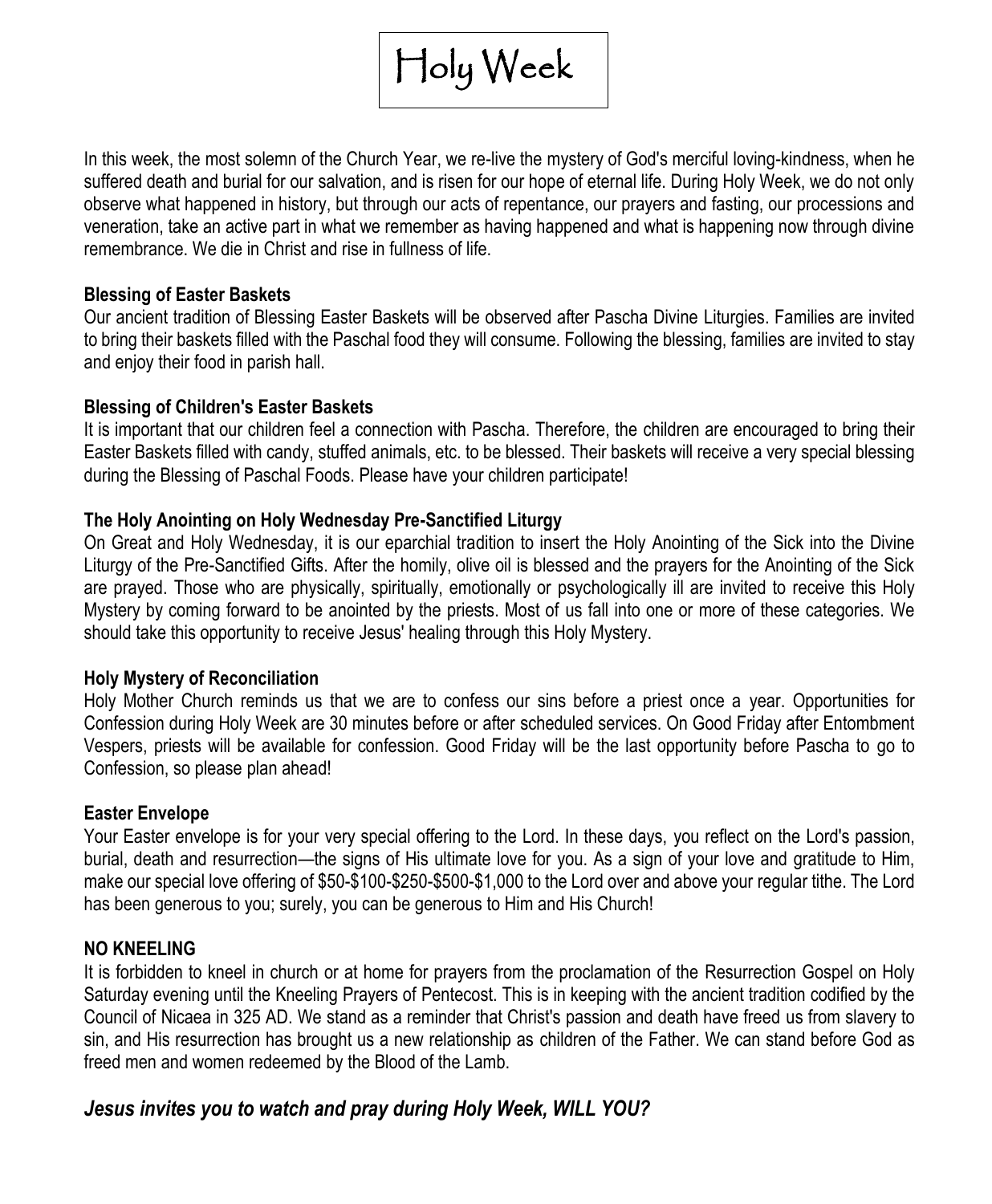# Palm Sunday

*Today we begin Holy Week*, the most important time of the year for all Christians. Palm Sunday is the commemoration of the entry of Jesus into Jerusalem. He is joyfully welcomed by pilgrims and residents of Zion alike, yet in a few days He will be cruelly tortured and crucified.

The icons show **Jesus riding on the colt of a donkey**, an animal that had never had a human rider on its back. But the colt submits instantly to Jesus: it recognizes its Creator, and further it is a fulfillment **of Zechariah 9:9**: "*Rejoice greatly, O daughter of Zion! Shout aloud, O daughter of Jerusalem! Behold, your king is coming to you; righteous and having salvation is he, humble and mounted on a donkey, on a colt, the foal of a d[onkey](http://en.wikipedia.org/wiki/Pussy_willow)*."

**[People](http://en.wikipedia.org/wiki/Pussy_willow) had heard of the raising of Lazarus** from the dead after four days in the tomb, as well as of Jesus' preaching and miracles over the past years. The crowds placed their cloaks on the road as a sign of submission to Jesus and honoring Him. They cut branches to wave in the air as a sign of a royal welcome, and **sang Hosanna which means "save now"**: the people were still looking for a military Messiah who would overthrow the Romans and establish an independent Jewish kingdom.

The people acclaim Jesus as "Son of David", thus giving Him the title of Messiah, but not the Messiah Jesus had identified Himself as: the Prince of Peace. In western Churches, the Passion is read today. In Eastern Churches, only the entry into Jerusalem is read, as **we begin a chronology of walking with the Lord every day this week, culminating in Easter/ Pascha.**

While palm branches are used today, the custom developed of using pussy willows instead of palm fronds because the latter are not readily available that far north and the pussy willows are the first flowering branches in northern and Eastern Europe.

Blessed willows and palms should be put in the icon corner, or behind icons, crucifixes, or holy pictures. In Eastern Europe, branches of greenery are also brought. Old ones can be burned, or buried in the garden, but never put in the trash.